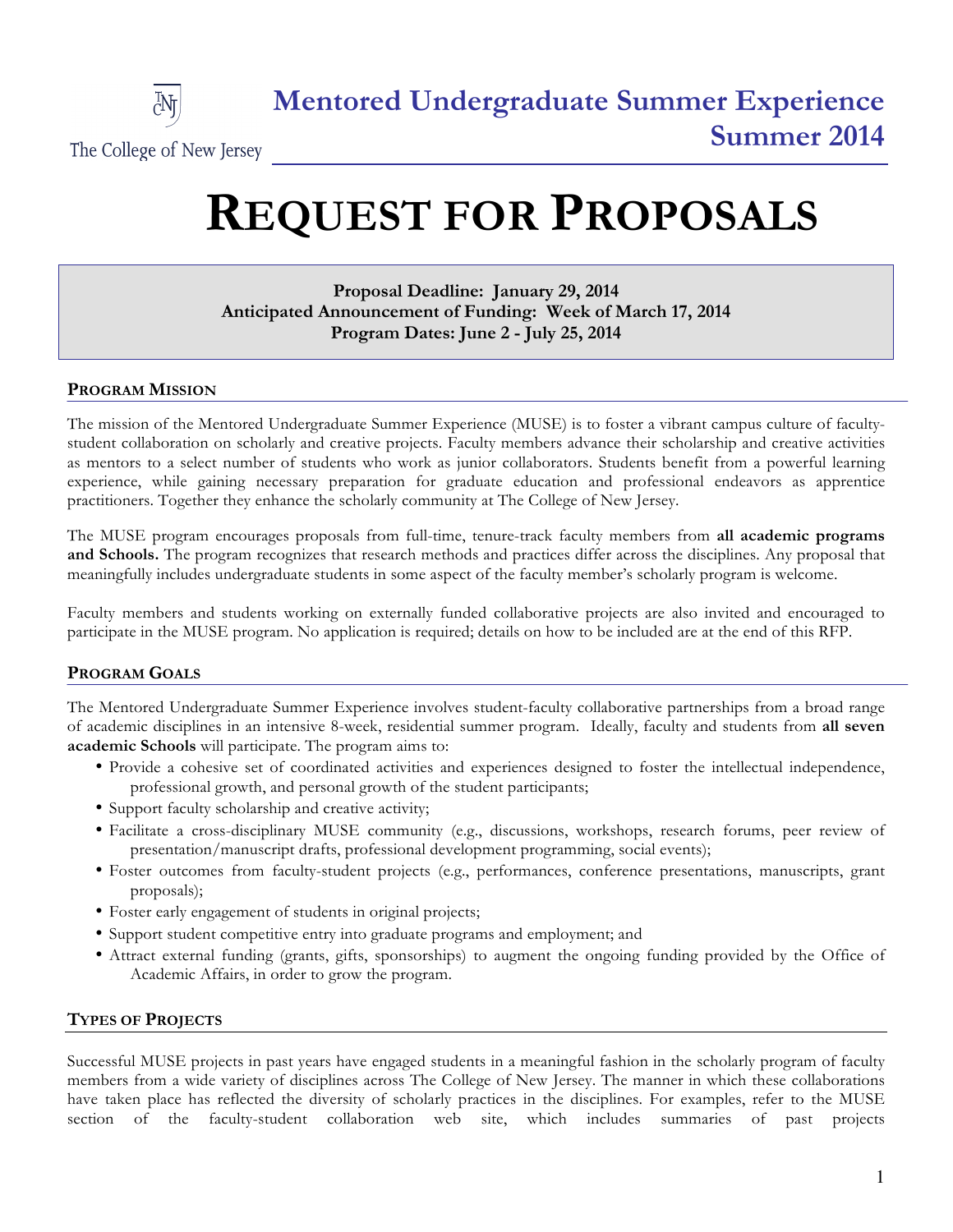(http://fscollab.pages.tcnj.edu/muse). Applications can propose any project that will support the faculty member's scholarly program while also fostering student learning and intellectual independence.

#### **PROGRAM STRUCTURE**

**Timeline:** The 2014 MUSE program will begin on June 2 and run through July 25, 2014. Faculty and students should be available to work collaboratively during the majority of this 8-week time period and generally should not plan extended absences from campus during the program. However, some projects may require extensive off-campus work; this should be explained in the proposal and, when possible, an effort should be made by the faculty member and student(s) to be on campus regularly for community activities.

**Faculty:** Each faculty mentor will sponsor up to two students to collaborate on a scholarly or creative project. Faculty mentors will receive a stipend of \$1,000 for working with their student collaborator(s) and may also apply for up to \$500 in project-related expenses. Mentors should plan to attend and participate in MUSE community activities as their schedules allow, and attend mentor meetings, including one in May. Faculty mentors may teach summer classes; however, their schedule should provide ample time to advance the proposed project, deeply engage their student mentee(s), and participate in MUSE community activities. Funded faculty members are required to submit a brief report related to the MUSE project by the next MUSE application deadline, which either should be included in their proposal for MUSE 2015 or as a separate document to Academic Affairs, if no proposal is being submitted that year.

**Students**: Students will work full-time with their faculty mentors for the 8 week period from June 2 - July 25, 2014. Students will receive a research stipend of \$2,500 plus on-campus housing (worth \$1,547 per student for the eight weeks). MUSE students will be housed together and will have the opportunity to participate in community-building social activities and trips in the evenings and on weekends, coordinated by a student committee. Meals are not included (students may purchase meals in the Student Center and use kitchen facilities available in the dormitory and approved appliances in their rooms). The coordinated activities associated with housing are an important aspect of the MUSE community and program, so students are strongly encouraged to live on campus. However, some students may have reasons to opt out of the oncampus housing, in which case the student receives only the \$2,500 stipend. Because housing is a significant expense for the MUSE program, students who request the on-campus housing must fully intend to live on campus all week for the duration of the program. Students participating in MUSE will be required to 1) work full-time on their MUSE project during the 8-week period as agreed with their faculty mentor prior to the end of the spring semester, 2) participate in MUSE community activities, 3) prepare a final abstract and presentation of their of their work for an end-of-program event, 4) deliver a presentation at TCNJ's annual College-wide Celebration of Student Achievement in the spring of 2015, 5) deliver other department-based, school-based, and off-campus conference presentations as determined in consultation with their mentors, and 6) complete evaluations of their summer experience.

**Community Activities**: Students and mentors who receive funding will be expected to participate in cross-disciplinary MUSE community activities as their project schedules allow. The Director of Faculty-Student Scholarly and Creative Collaborative Activity will be responsible for organizing these activities, with input from mentors and students. These activities will consist of:

- **Community Lunches:** The community will meet for presentations and discussions over lunch (provided) on general topics such as networking, resume preparation, publicity, awards, and presentations to a lay audience. Participation at the first and last lunch will be expected (Monday, June 2, 2014 from 11:30 am to 2:00 pm and Friday, July 25, 2014 from 11:30 am to 2:00 pm).
- **Informal Meetings:** Funding will be provided to purchase food so that related fields can meet on a weekly basis to discuss their needs and issues (tentatively Mondays at 9:00 am and Wednesdays at 8:30 am). The discussions, developed by the participants, can include topics such as reading the primary literature, writing, ethics, graduate schools, poster preparation, and careers.
- **Networking Activities:** Opportunities to network with no particular learning agenda, such as ice cream socials, sports, and weekend/evening activities. Activities will be planned just for students, just for faculty, and community wide. We will be planning a Friday afternoon trip to New Hope, Pennsylvania (TBD) and a Trenton Thunder Baseball Game (June 12, 2014).
- **End-of-program celebration:** Two celebrations will occur, a picnic lunch at the end of MUSE and a campus dissemination event at some point during the first three weeks of Fall Semester (Tentatively, Sept 10, 2014 from 2- 4 pm).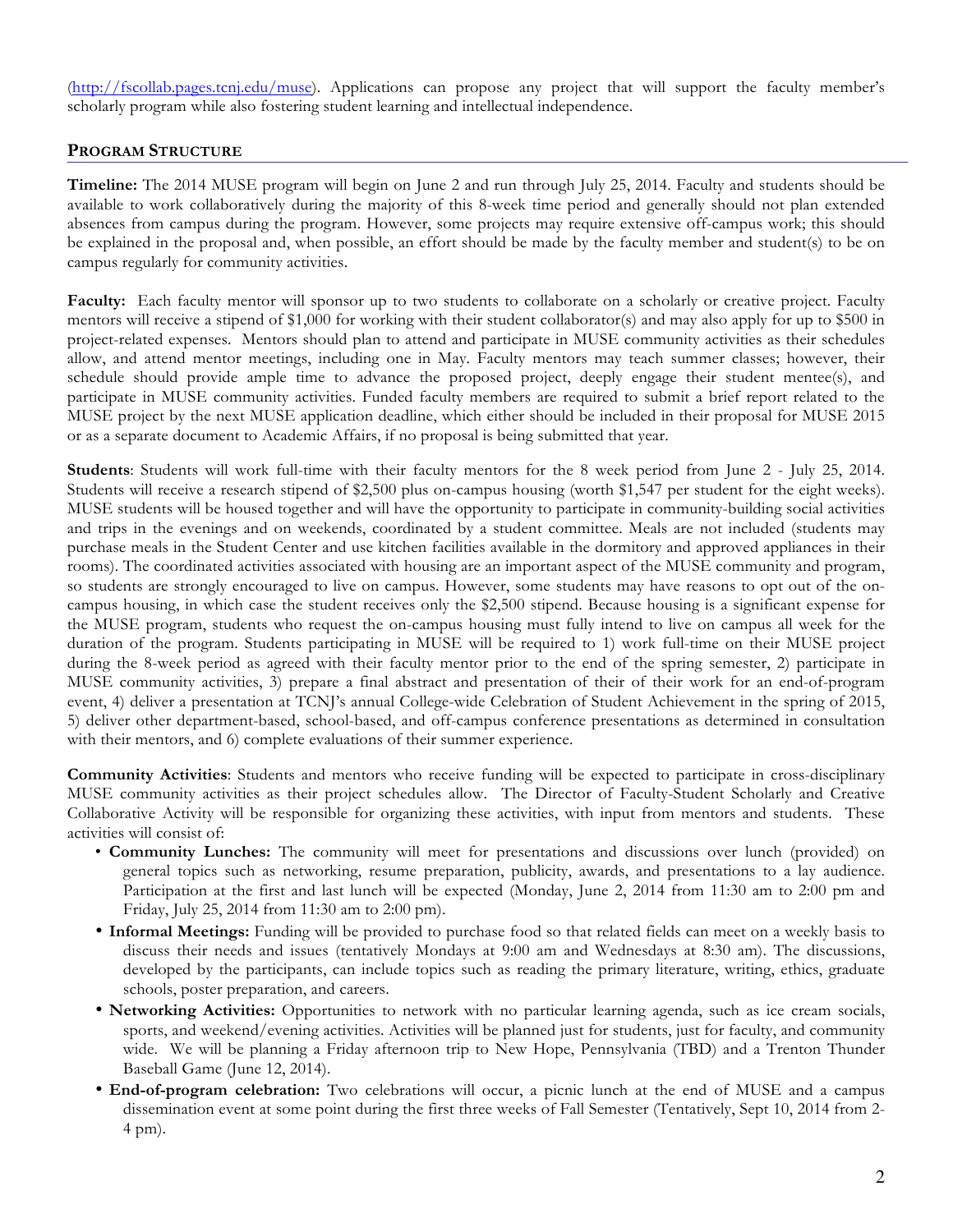# • **Post-program event:** An opportunity during the following academic year to reunite and publicize MUSE projects in the greater TCNJ community.

# **APPLICATION PROCESS**

Faculty members will submit proposals for MUSE by 5:00 pm, Wednesday, January 29, 2014 to the Faculty-Student Collaboration Award Committee for review and recommendation to the Provost via an online process. Previous to the submission, the faculty will select the participating students, and append the selected student application materials to the faculty proposal. Therefore, the process has two steps: 1) selection of students by the faculty, and 2) submission of the complete proposal.

A variety of funded proposals are available for viewing at http://fscollab.pages.tcnj.edu/muse, and there will be two MUSE proposal workshops on Monday, December 9, 2013, in from 10:00 to 10:50 am and 11:00 to 11:50 am in Green Hall 204. In addition, the MUSE Director, will be available for faculty proposal consultation on January 13, 2014 from 10:00 am to 12:00 pm in the Student Center. Contact Benny Chan at chan@tcnj.edu for an appointment.

#### SUBMIT YOUR ELECTRONIC COPY OF YOUR APPLICATION AS A *SINGLE PDF* USING THE FOLLOWING QUALTRICS LINK: https://tcnj.qualtrics.com//SE/?SID=SV\_eDoLnqwlMt0xxfD

### **Step 1. Selection of students by faculty**

Each Department with faculty members who are interested in participating in MUSE should determine a method for recruiting and selecting students. It should be fair, equitable, and mindful of student diversity (e.g., in terms of number of years at TCNJ, gender, and race/ethnicity) while also providing excellent matches between faculty and student interests. In some cases, an individual faculty member will wish to work with a particular student; in other cases the opportunity will be open to any student and the faculty will need to select from a group of student applicants. In either case, the student(s) must complete the *Student Application*. The faculty mentors can use this either to confirm the pre-selected students' readiness for the summer project or as the basis for selection. Selection criteria must include qualifications and interests of the student(s) and readiness for a full-immersion experience. Mentor(s) and student(s) should discuss their expectations and how they will interact during the summer. MUSE is appropriate as a first collaborative experience for students, so participation by rising sophomores is encouraged. If two students are requested, it may be very effective to include one older, more experienced student who can peer-mentor a younger student. Grade information should be used only to confirm that a student has a 2.0 or higher GPA, not as a primary criterion for selection. [**Note:** students should be committed to participation if they are selected. However, in the event that a student's plans change and a different student must be chosen by the faculty mentor as a replacement, the new student's application must be forwarded to the MUSE Director immediately].

#### **Student Application**

- **Student information:** name, email address, PAWS ID, major, year in school, number of completed course credits, expected graduation date, and overall GPA and in-major GPA (minimum 2.0 required for both), and whether or not on-campus housing is requested.
- **Student statement:** (One single-spaced page per student maximum, 1 inch margins, Times New Roman 12 pt font).Each student should prepare and submit a brief description that addresses 1) how participation in MUSE will contribute to the student's academic and career goals; 2) the student's qualifications to work on the project as a junior collaborator; 3) the student's related experience in the classroom, lab, or studio, and/or in past research, internships, practicums, competitions, or performances, 4) what (if any) relevant discussions the student has had with the faculty mentor; and 5) an explanation of the student's interest in the specific project (for applications in which the student is pre-selected by a particular faculty applicant).

#### **Step 2. Faculty Proposal and Submission**. The proposal must follow this format; **otherwise it will not be reviewed**.

• **Cover page:** name, faculty email, professional title, number of years at TCNJ, department, title(s) of project(s), names of student collaborator(s) (1-2), email address(es) of student(s), requested dollar amount, whether approval by IACUC (certain animal studies) or IRB (human subjects) is needed, and date of most recent MUSE award funded by Academic Affairs. The Qualtrics survey will ask for similar information.

[NOTE: notice of the approval should be forwarded to the Director at chan@tcnj.edu, by March 7, 2014].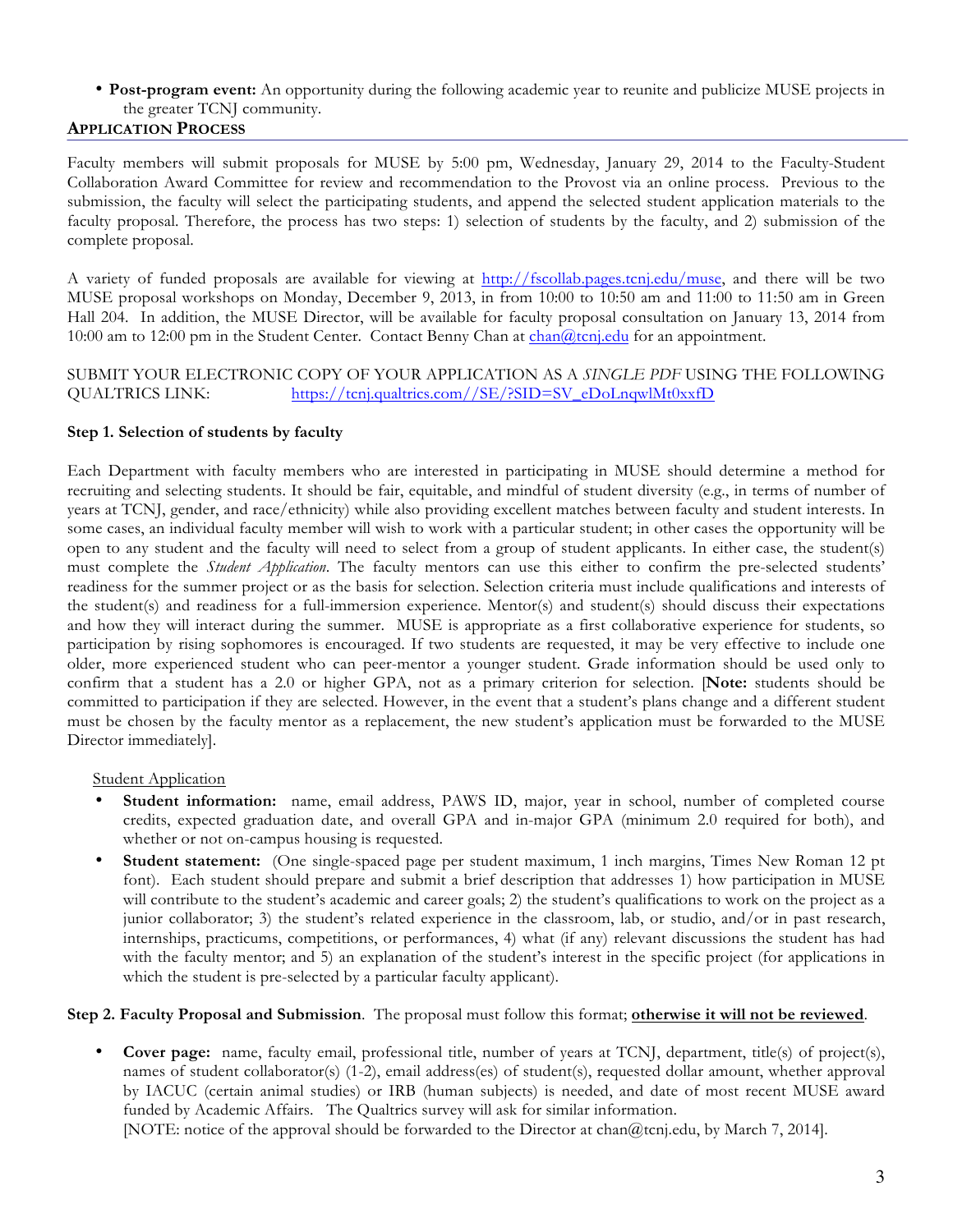• **Project and Learning Plan:** Up to two single-spaced pages maximum per proposal (*proposals that include more than one specific project are still limited to two pages total*), 1 inch margins, Times New Roman 12 pt font, with three titled sections:

**I) Intellectual Merit** – Describe the ideas, goals, and methods of the scholarly/creative project(s) you and your student(s) will be conducting, its importance to your discipline, and an indication of the eventual scholarly outcomes of the project. Explain the feasibility of doing this work within the eight week program (a timeline may be helpful). If the project is related to an externally funded project, explain how additional MUSE funding is necessary and will enhance the project. If the project is separate but related to that of another faculty member who is applying to MUSE, highlight the connection between the related projects. The proposal will be read by colleagues who are not specialists in your discipline, so be certain to use non-technical language that is accessible to any educated lay person; this will benefit your review.

**II) Role of Student(s) and Mentor** – Describe, *in detail*, the nature of student engagement in the project(s), the relationship between the mentor's work and the student's work, and relevant mentoring approaches and strategies to be used. Please be as specific as possible about the scope of student activities and skills that will be developed during the summer experience. No one model for faculty-student collaboration is expected, since the models will vary across the various disciplines; however, it is important to clearly explain how the proposed model is appropriate for the particular discipline and deeply engages the student(s). Please provide a rationale for why one or two students are requested. If more than one student is requested, the faculty mentor must justify how the project(s) is/are significantly enhanced by the participation of multiple students.

**III) Broader Impacts** – Clearly explain how participation in the summer program will be a pivotal experience for the mentor and/or student(s), and/or will diversify faculty-student collaboration at TCNJ by broadening participation. Examples may include whether (and in what manner) the faculty applicant is re-engaging in a scholarly area and/or student mentorship; or how the faculty mentor is new, pre-tenure, and/or pre-promotion; or whether the student is a first-generation college student or belongs to a group that is underrepresented in the discipline (please explain); or how the students' future plans will be supported by the MUSE activity; or whether faculty-student collaboration in this discipline is relatively new or novel for the MUSE program. Examine the rubric to determine specific items to include in the Broader Impact section.

**Special Instructions for Collaborative, Inter- or Multi-disciplinary Projects:** Multiple faculty members who are proposing to work collaboratively on a single interdisciplinary or multidisciplinary project should submit one joint proposal that follows the format described above, with these alterations:

a) The Cover Page must include the information for each collaborating faculty member,

b) The Project and Learning Plan may be up to three pages, and *must include an additional section IV* (within the 3 page limit) describing the collaborative nature of the project, including the specific, necessary roles of each faculty member and their students, and how the faculty members will jointly mentor the student(s).

NOTE: Because of finite resources for MUSE and our goal of offering opportunities for many different projects, funding may be less likely for a large collaborative group working on a single project, since it would require a large share of the MUSE budget.

#### • **Required Appendices:**

**I) Faculty Vita:** Provide a professional CV of scholarly and creative work, and *specifically highlight* information about experience and outcomes in mentoring undergraduate scholarly/creative activity.

- **II) Budget:** Provide a brief itemized budget, as follows:
- a) Student stipend: \$2,500 per student.
- b) Student housing, if requested: \$1,547 per student.
- c) Faculty stipend: \$1,000 (note that this is the faculty stipend regardless of whether one or two students are sponsored).
- d) Project-related expenses (supplies, equipment, books, travel etc.): An itemized list with brief justification must be provided. Include poster costs. The amount is not to exceed \$500 total.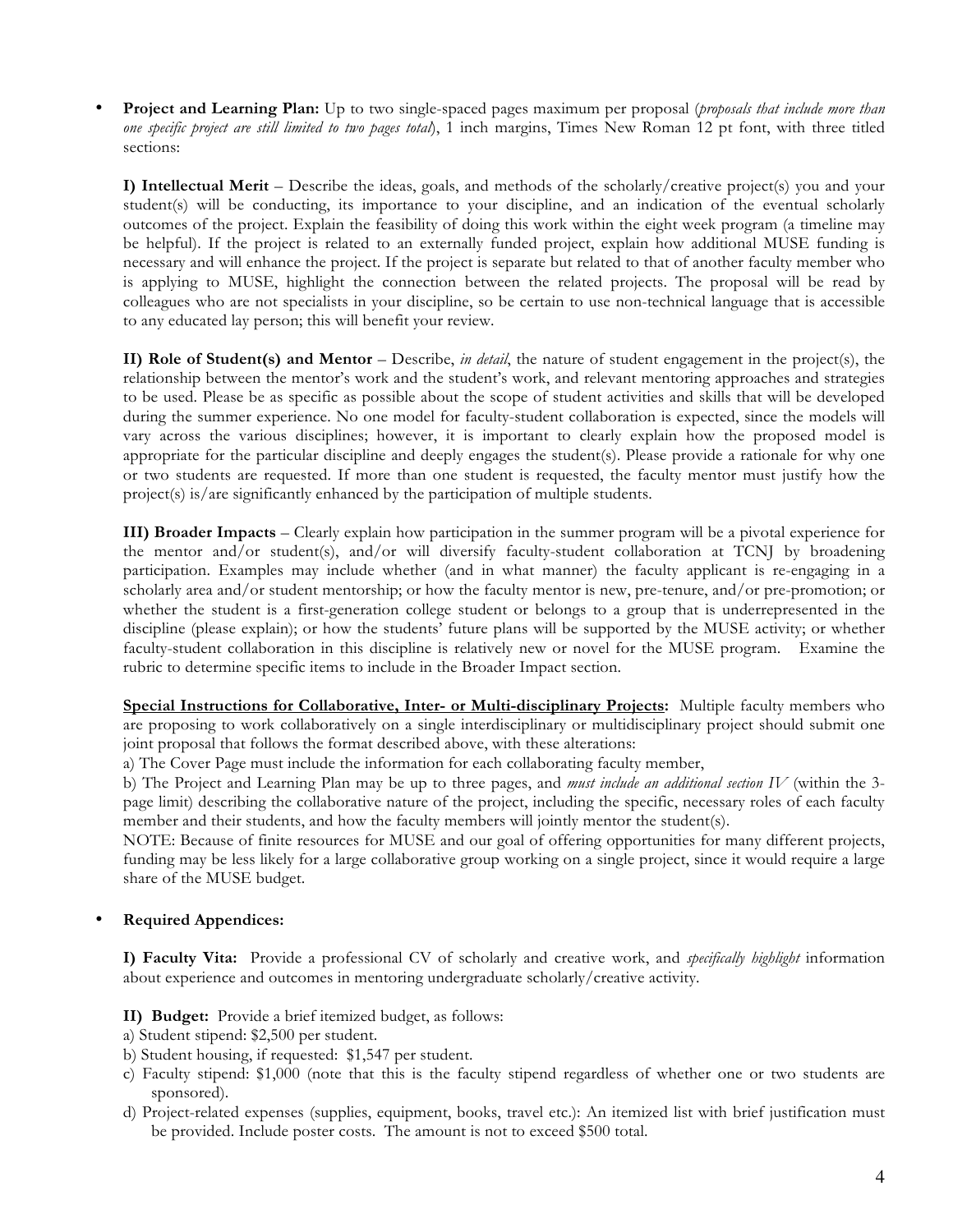**III) Past MUSE award reports:** (one single-spaced page maximum per project, 1-inch margins, Times New Roman 12 pt font). Include your last three MUSE reports. Provide a brief report of the accomplishments related to the award(s), in non-technical language. These may include details about presentations, performances, reports, manuscripts submitted/accepted for publication that are co-authored with MUSE students, as well as information on student application/acceptance to other internships, graduate school, continued research involvement (e.g., senior thesis), competitions, fellowships and awards.

#### **IV) Student Application(s) (one or two per faculty member)**

#### **PROPOSAL REVIEW**

#### **Review Process:**

Submitted proposals from faculty members will be reviewed and evaluated by the interdisciplinary Faculty-Student Collaboration Award Committee (FSCAC), which is an all-faculty sub-committee of the Faculty-Student Collaboration Program Council. It is chaired by the Director of Faculty-Student Collaborative Activity and MUSE, Benny Chan, and includes faculty representation from each School. The current members includes Curt Elderkin (School of Science), Trina Gipson-Jones (School of Nursing, Health, and Exercise Science), Jarret Crawford (School of Humanities and Social Sciences, Social Sciences), Annie Nicolosi (School of the Humanities and Social Sciences, Humanities), Donka Mirtcheva (School of Business), Jerry Petroff (School of Education), John Pollock (School of Arts and Communication), and Karen Yan (School of Engineering).

The Director will present the committee's evaluations to the Provost, who will award funding based on the FSCAC's evaluations and the available budget.

#### **Review Criteria:**

Each proposal will be reviewed based on intellectual merit and feasibility of the project, the degree of student engagement, broader impacts, and the qualifications of the faculty applicant and past accomplishments in mentoring students. The evaluation rubric that will be used by the committee can be found on the last page of this document; *all applicants are advised to consider the rubric as they prepare their proposals.* Applications from FSCAC members will be reviewed by an ad-hoc committee to be assembled by the Provost, composed of past Faculty-Student Collaboration Committee members and previous MUSE awardees. Prior to the review process, the FSCAC and the ad-hoc committee will conduct a norming process to help standardize the members' approaches to scoring.

#### **EXTERNALLY FUNDED PROJECTS**

Faculty and students who will be working collaboratively on externally funded projects in the summer of 2014 are encouraged to participate fully in the MUSE community. No proposal is necessary; however, the Director of Faculty-Student Collaborative Activity should be informed of the activity in a timely manner for planning purposes. If the student(s) are to be housed on-campus they will be housed with the MUSE-funded students (but housing must be paid by the external funding), and all externally funded students and faculty are encouraged to participate in coordinated community activities and the end-of-program event. The faculty project director for externally funded projects should provide the following information to Benny Chan (chan@tcnj.edu, subject line: "externally funded MUSE project"), by March 28, 2014 or as soon as possible thereafter:

- 1. Title of the project, beginning and end dates.
- 2. Source of funding.
- 3. The names and departments of all participating faculty.
- 4. For each student: name, email address, PAWS ID, gender, and whether or not he or she will be housed on-campus.